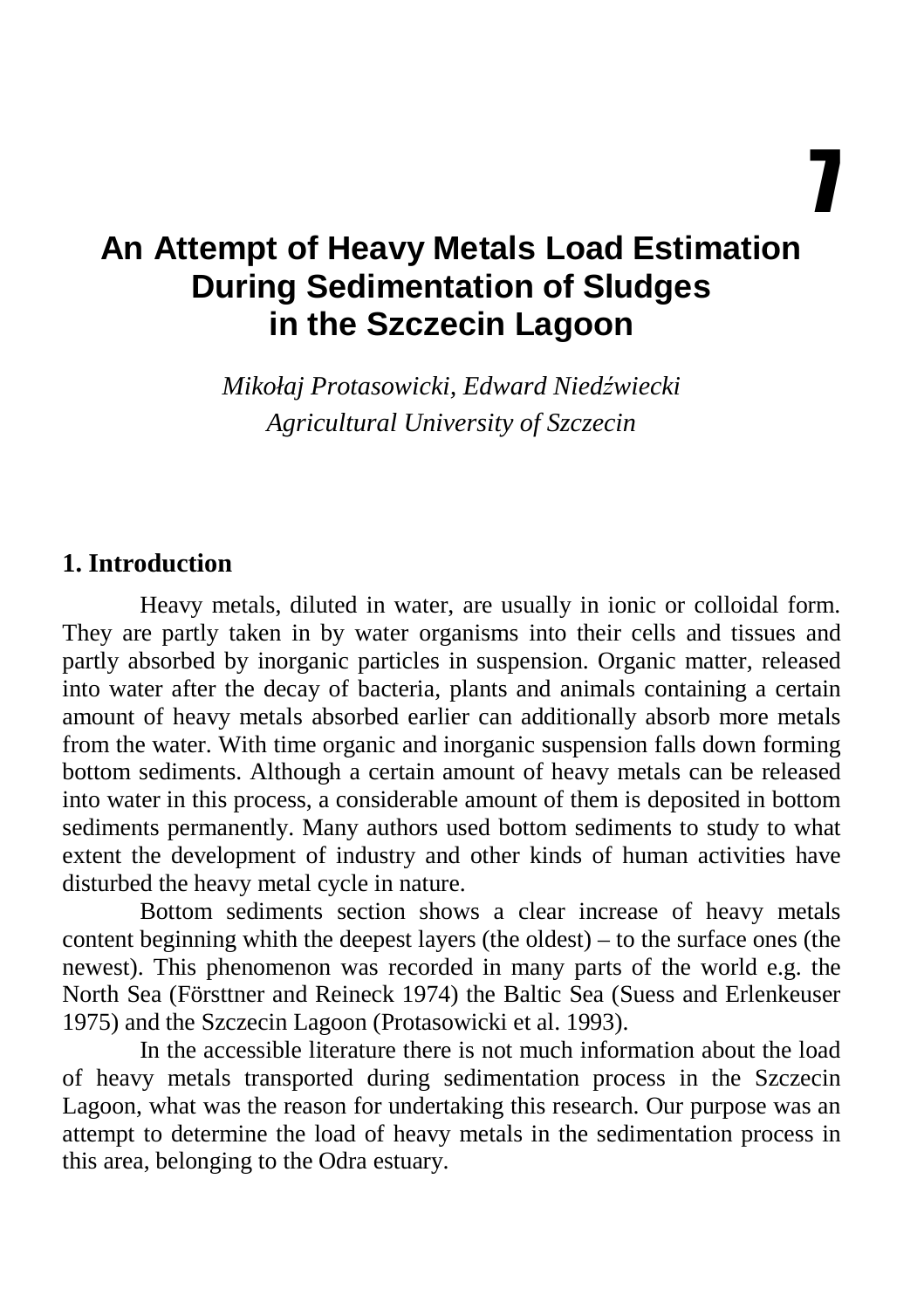#### **2. Materials and methods**

The material falling down on the bottom of the Szczecin Lagoon was collected by collectors which were placed for 4 months, from July to November 1992 in 5 places:  $1 -$ border buoy,  $2 -$ I Brama Torowa,  $3 -$ II Brama Torowa, 4 – navigation sign, 5 – Chełminek (Fig. 1). The collector funnel (Fig. 2) was  $232 \text{ cm}^2$  in area and was about 35 cm above the bottom.

In the collected material the content of heavy metals - Hg, Cd, Pb, Cu, Zn, Cr, Ni, Fe and loss on ignition were determined. Prior to heavy metal determination, the samples were burnt in a mixture of nitric and perchloric acids (Adrian 1971, Protasowicki et al. 1999). Chemical elements were analysed by the method of atomic absorption spectrometry (AAS), mercury by means of the cold vapour technique  $(CV$  AAS) and other metals after atomization by airacetylene flame (FAAS). All the determinations were made in three parallel replications and relative error was below 5%.

#### **3. Results and discussion**

Detailed results of the studies on the content of heavy metals and the loss on ignition in the material collected after 4 months are presented in Table 1.

| Place*         |       | Loss on        |       |      |      |      |      |       |                |
|----------------|-------|----------------|-------|------|------|------|------|-------|----------------|
|                | Hg    | C <sub>d</sub> | Pb    | Cu   | Zn   | Cr   | Ni   | Fe    | ignition,<br>% |
|                | 0.636 | 3.336          | 81.5  | 33.6 | 551  | 13.9 | 10.2 | 23730 | 14.01          |
| 2              | 0.476 | 2.035          | 35.8  | 29.0 | 299  | 11.4 | 13.6 | 6490  | 11.18          |
| 3              | 0.838 | 4.556          | 335.0 | 59.8 | 1427 | 20.0 | 22.9 | 31330 | 18.69          |
| $\overline{4}$ | 0.684 | 2.754          | 46.3  | 37.8 | 318  | 11.0 | 12.4 | 20570 | 15.22          |
| 5              | 1.324 | 6.227          | 97.6  | 65.1 | 678  | 27.1 | 20.1 | 16160 | 18.24          |

**Table 1.** The content of heavy metals in the sediments collected in the Szczecin Lagoon Tabela 1. Zawartość metali ciężkich w osadach pobranych z Zalewu Szczecińskiego

*\* see "material and methods" and Fig. 1.* 

The data show a certain differentiation in the loss on ignition depending on the place. Although the content of heavy metals in the collector material differed from the content recorded in the surface bottom sediments it was within the range of the recorded concentrations (Protasowicki et al. 1993, Niedźwiecki et al. 1998).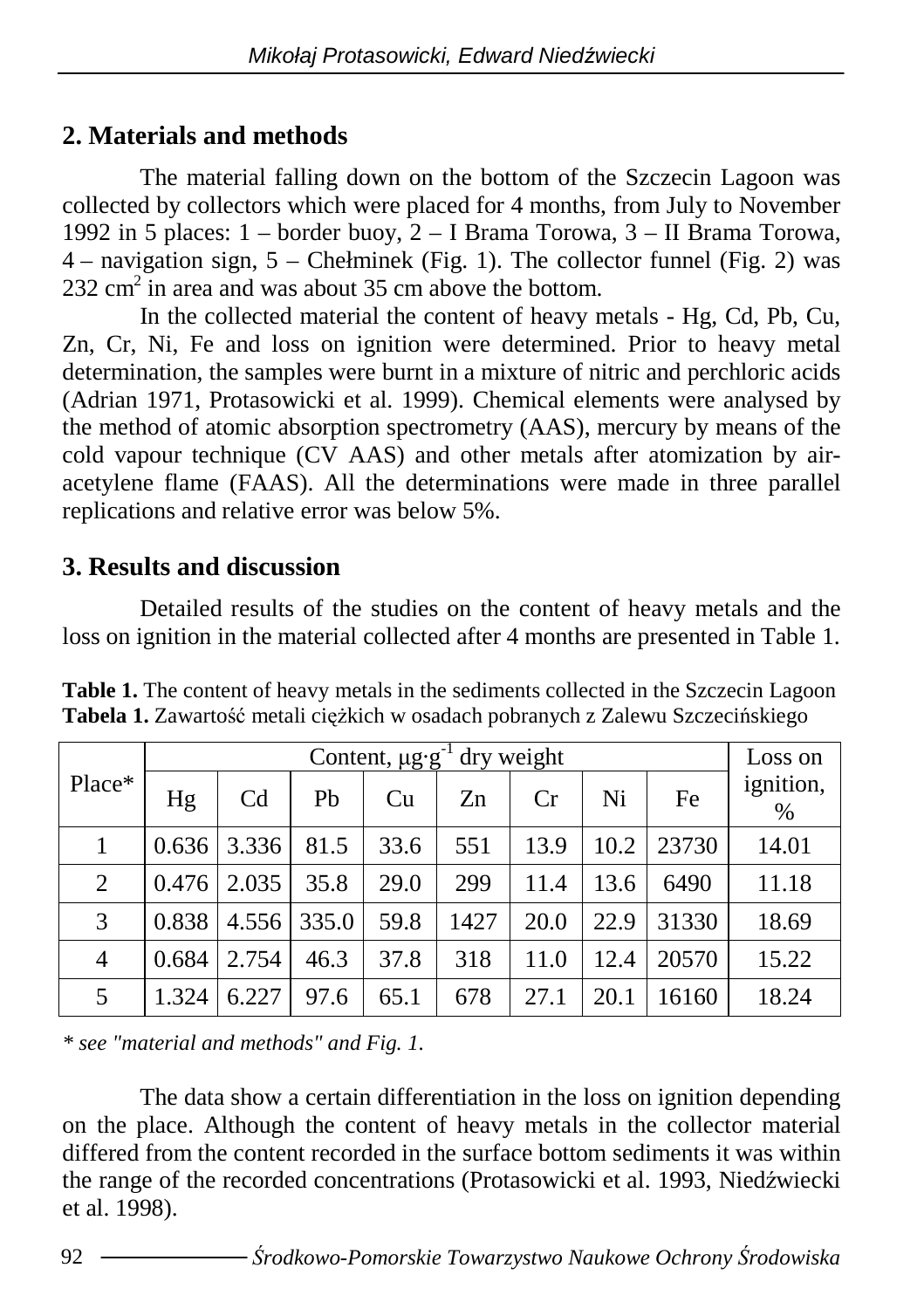

- **Fig. 1.** Sampling points in the Szczecin Lagoon; 1 border buoy, 2 I Brama Torowa, 3 – II Brama Torowa, 4 – navigation sign, 5 – Chełminek
- **Rys. 1.** Punkty poboru prób w Zalewie Szczecińskim; 1 pława graniczna, 2 I Brama Torowa, 3 – II Brama Torowa, 4 – boja nawigacyjna, 5 – Chełminek

Ś*rodkowo-Pomorskie Towarzystwo Naukowe Ochrony* Ś*rodowiska* 93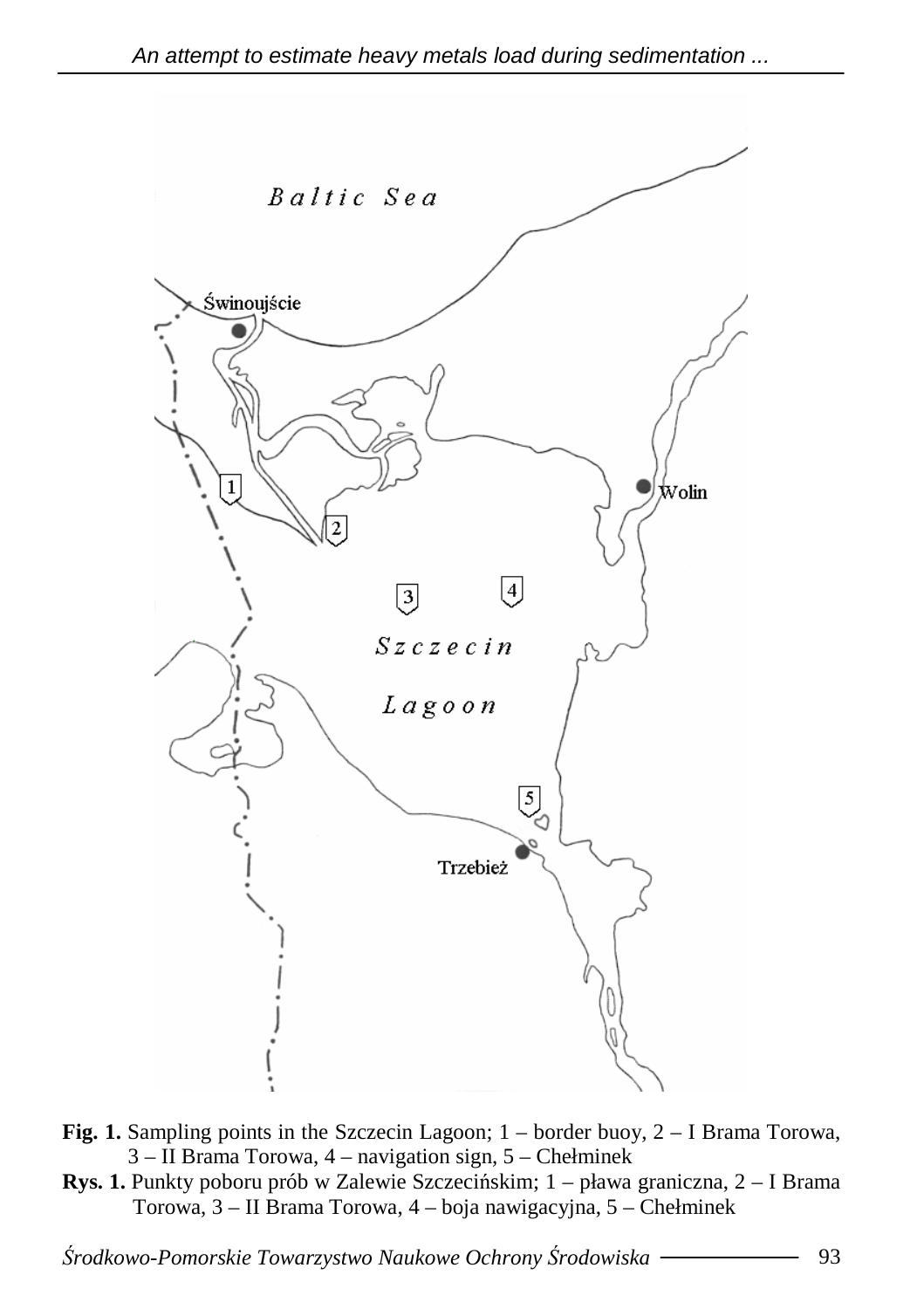

**Fig. 2.** The sediment collector: a – funnel, b – rope, c – bottle, d – concrete block **Rys. 2.** Urządzenie do pobierania osadu: a – lejek, b – lina, c – butelka, d – blok betonowy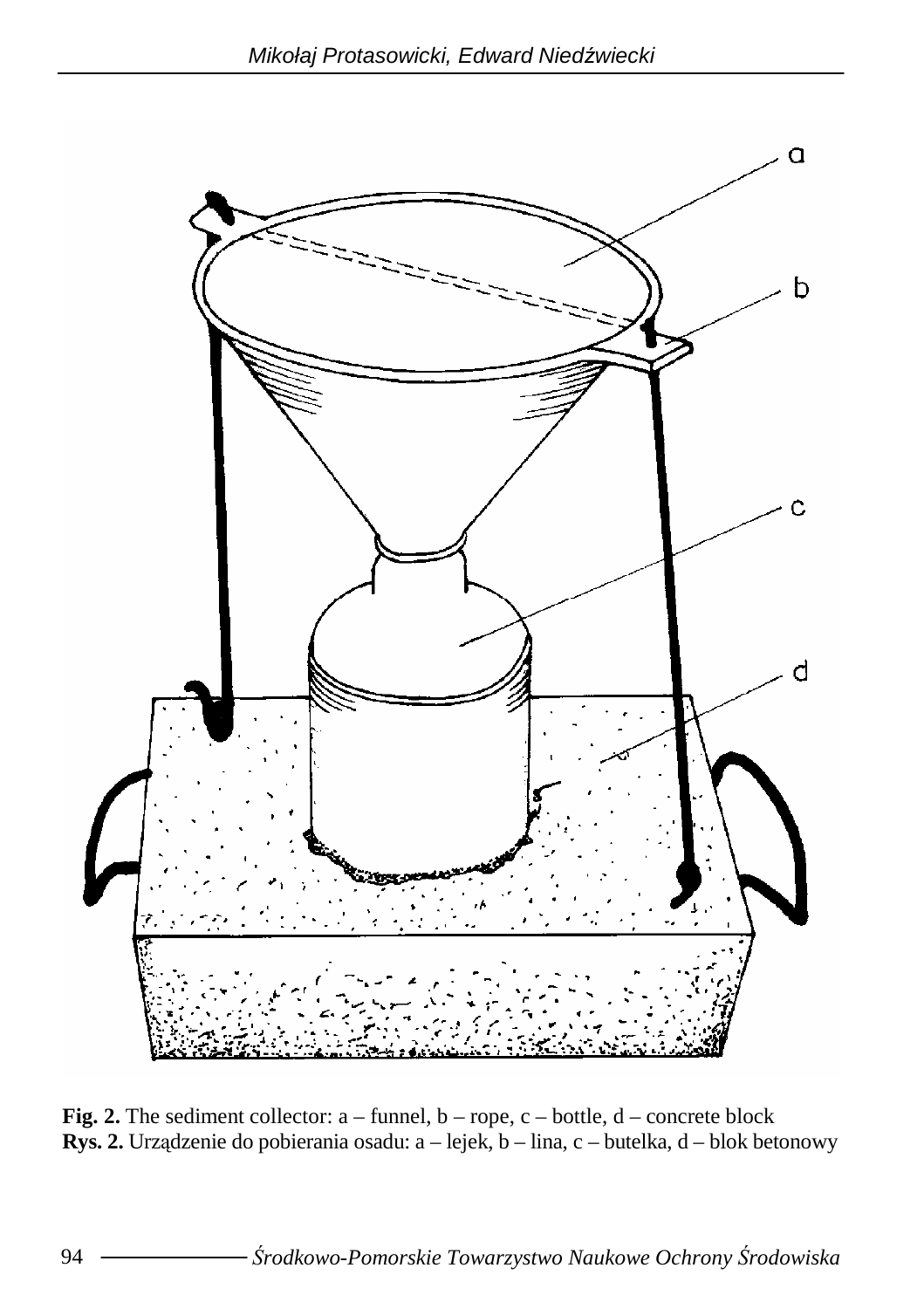The ratio of maximum to minimum concentration level was as follows: Hg - 2.78; Cd - 3.06; Pb - 9.36; Cu - 2.24; Zn - 4.77; Cr - 2.46; Ni - 2.25; Fe - 4.83. Apart from a few exceptions the material collected in the area where the Odra flows into the Szczecin Lagoon (Chełminek) have the highest concentrations while the lowest is at a place near to Kanał Piastowski (I Brama Torowa).

It is worth pointing out that the observed differences cannot be explained by a different amount of organic matter (estimated on the basis of the loss on ignition) since the ratio of maximum : minimum level was 1.67.

The presented data fully confirm our earlier founding that heavy metal contamination of the Szczecin Lagoon is decreasing whith the distance from Szczecin, which is the result of a self-purification processes in this aquatic area (Protasowicki 1991, Protasowicki and Niedźwiecki 1993).

Depending on the place, the collectors contained from 62-376 g of the sediment with the dry matter content within the range 27.82 - 41.77%, which allowed the calculation of the mass of the matter (dry matter) falling down to the bottom and the load of heavy metals (Table 2).

- **Table 2.** Assessment of a matter and a heavy metal load yearly deposited on the bottom of the Szczecin Lagoon
- Table 2. Oszacowany ładunek materii oraz metali ciężkich rocznie odkładanych na dnie Zalewu Szczecińskiego

| Place*         | Matter<br>load,<br>$g \cdot cm^{-2}$ | Heavy metal load, µg·cm <sup>-2</sup> of bottom |       |      |      |     |      |     |      |  |  |
|----------------|--------------------------------------|-------------------------------------------------|-------|------|------|-----|------|-----|------|--|--|
|                |                                      | Hg                                              | Cd    | Pb   | Cu   | Zn  | Cr   | Ni  | Fe   |  |  |
|                | 0.418                                | 0.266                                           | 1.394 | 34.1 | 14.0 | 230 | 5.8  | 4.3 | 9919 |  |  |
| $\overline{2}$ | 0.493                                | 0.235                                           | 1.003 | 17.6 | 14.3 | 147 | 5.6  | 6.7 | 3200 |  |  |
| 3              | 0.107                                | 0.090                                           | 0.487 | 35.8 | 6.4  | 153 | 2.1  | 2.5 | 3352 |  |  |
| 4              | 0.115                                | 0.079                                           | 0.317 | 5.3  | 4.3  | 37  | 1.3  | 1.4 | 2366 |  |  |
| 5              | 0.476                                | 0.630                                           | 2.964 | 46.5 | 31.0 | 323 | 12.9 | 9.6 | 7692 |  |  |

*\* see "material and methods" and Fig. 1.* 

The comparison of the data from Table 2 shows that despite similar matter loads in the places labelled 2 and 5 the amounts of heavy metal contents are definitely different. This finding confirms the previous one that a considerable amount of these elements is deposited within the Szczecin Lagoon and does not reach the Baltic Sea.

As far as the differentiation of the load of organic matter is concerned there are two clear zones of different sedimentation intensification. The points 1, 2 and 5 represent the outlet and the side area, with in comparison with the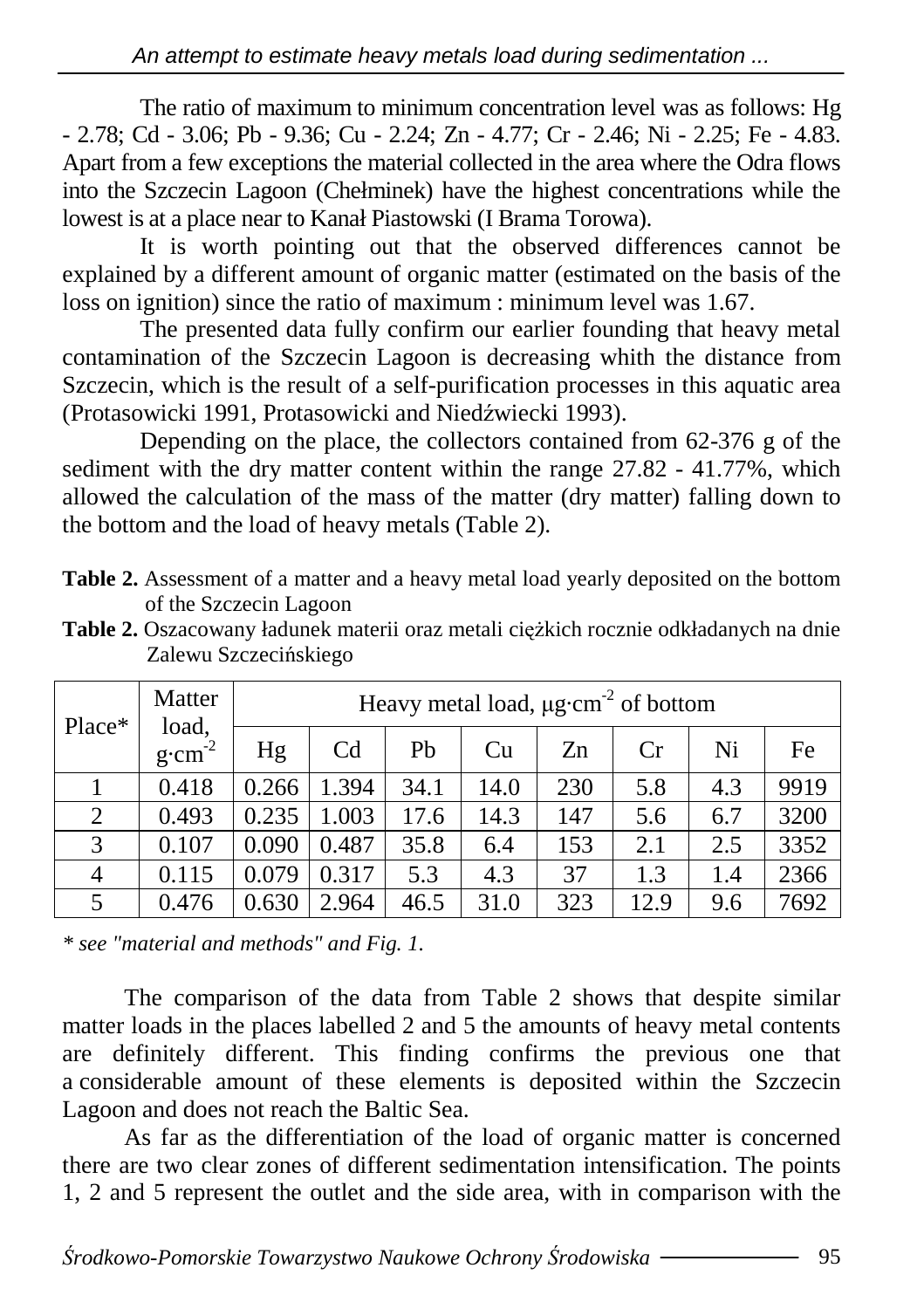point 3 and 4 in the central part of the area. Taking into consideration these differences we can state that the values for the points in the central part are most useful for estimating the load of heavy metals in the Szczecin Lagoon.

On the basis of the above mentioned data and the area of the Zalew Wielki which according to Majewski (1980) is 410  $km<sup>2</sup>$  in area it was calculated that the total annual deposition is within the range (ton/year): matter 1,316,100÷1,414,500; mercury 0.972÷1.107; cadmium 3.899÷5.990; lead 65.19÷440.34; copper 52.89÷78.72; zinc 455.1÷1,881.9; chromium 15.99÷25.93; nickel 17.22÷30.75; iron 21,102÷41,230.

The comparison of these values with the load of heavy metal pollutants flowing into the Szczecin Lagoon with the Odra (PIOŚ 1993), confirms that they are deposited to a great extent in bottom sediments. For the complete balance it would be necessary to estimate the load of pollutants falling into water from atmosphere.

#### **4. Conclusions**

1. The material deposited in the sedimentation process at the bottom of the Szczecin Lagoon has a great load of heavy metal, as a result, the flow of these pollutants from the Odra estuary into the Baltic Sea is limited to a great extent.

### **Literature**

- 1. **Adrian W.:** *A new digestion method for biological material utilizing pressure.* At. Absorpt. Newsl., 10(4), 96. 1971.
- 2. **Förstner U., Reineck H.E.:** *Die Anreicherung von Spurenelementen in den rezenten Sedimenten eines Profilkerns aus der Deutschen Bucht*. Senckenb. Marit., 6, 175-184. 1974.
- 3. **Majewski A.:** *Ogólna charakterystyka Zalewu Szczeci*ń*skiego*. W: Zalew Szczeciński (red. A. Majewski), Wyd. Komunikacji i Łączności, Warszawa, 17-25 [in Polish]. 1980.
- 4. **Nied**ź**wiecki E., Protasowicki M., Poleszczuk G.:** *Zakwaszenie osadów dennych Jeziora Nowowarpie*ń*skiego*. Zesz. Probl. Post. Nauk Roln., 456, 273-277 [in Polish]. 1998.
- 5. PIOŚ, S*tan czysto*ś*ci rzek, jezior i Bałtyku na podstawie wyników bada*ń *wykonywanych w ramach pa*ń*stwowego monitoringu* ś*rodowiska w latach 1991÷1992*. (red. D. Cydzik i inni), Wyd. INTEGER Sp. z o.o., Wrocław [in Polish]. 1993.
- 6. **Protasowicki M.:** *Long-term studies on heavy metals in aquatic organisms from River Odra mouth area*. Acta Ichthyol. et Piscat., suppl., 21, 301-309. 1991.
- 7. **Protasowicki M., Niedźwiecki E.:** Zawartość metali ciężkich w osadach dennych *portów uj*ś*cia Odry*. Studia i Materiały MIR, Seria S, 117-120 [in Polish]. 1993.